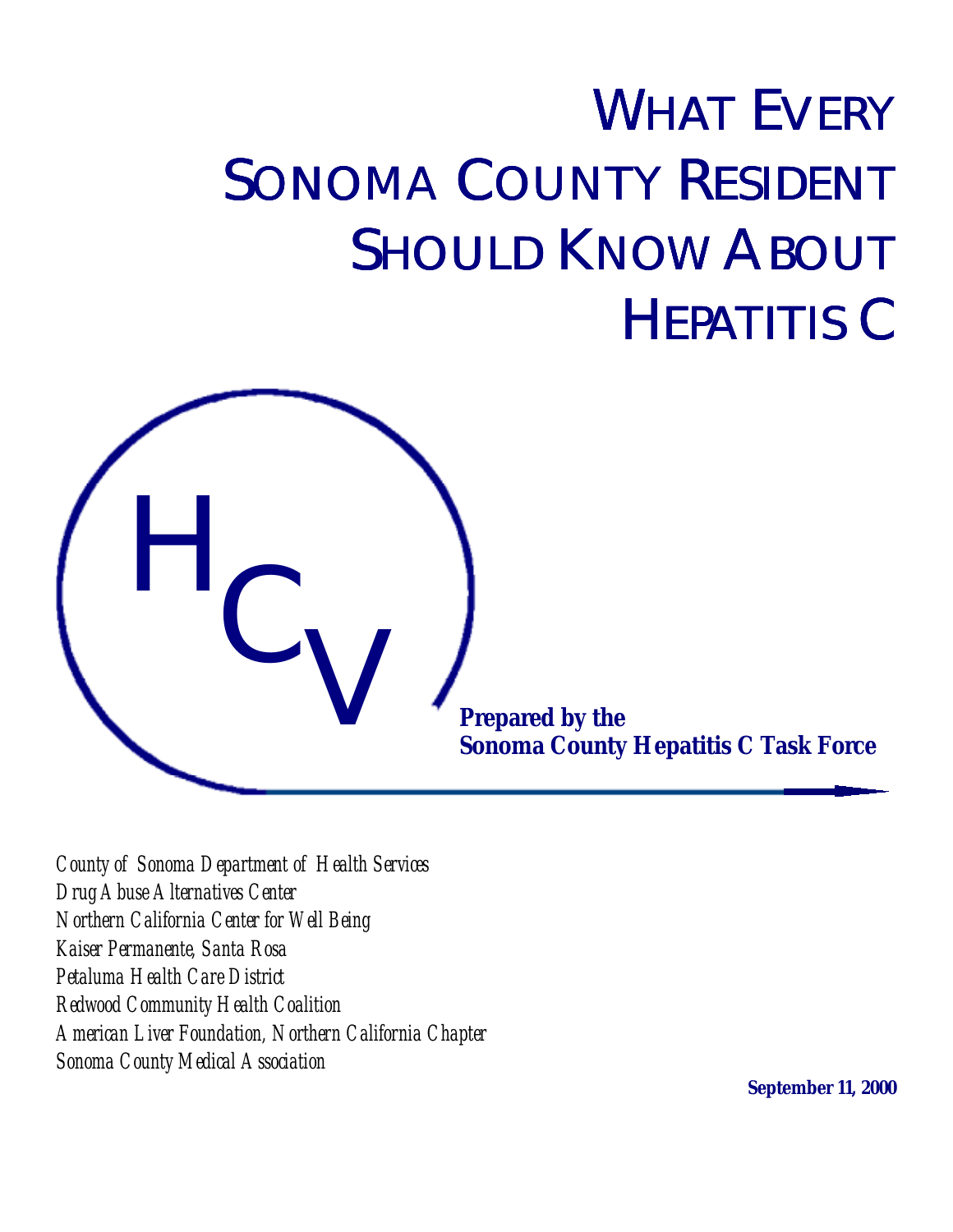# **INTRODUCTION**

Hepatitis C has been termed the silent epidemic. It is the most common blood-borne infection reported in both Sonoma County and the U.S. It is estimated that about 2% of the U.S. population, roughly 4 million people, is infected with the hepatitis C virus (HCV). This means that in Sonoma County about 9,000 people are likely infected (range 6,900-10,600). Based on national studies, it is estimated that 75% of individuals who have hepatitis C do not know it. Hepatitis C impacts our community by increasing illness and disability, reducing quality of life and productivity, and increasing healthcare costs.

In 1999, a group of local health services agencies formed the Sonoma County Hepatitis C Task Force to collaborate on a local response to hepatitis C. The purpose of this report is to educate the community to prevent the spread of hepatitis C and to encourage individuals at-risk to be tested.

# **HEPATITIS C PREVALENCE IN SONOMA COUNTY**

- An estimated 6,900 to 10,600 people in Sonoma County have chronic hepatitis C.
- In 1999, 572 cases of chronic hepatitis C were reported in Sonoma County.
- Nineteen Sonoma County residents died from hepatitis C in 1999. As of August of 2000, there have been 14 hepatitis C deaths in our county this year.
- Between April 1999 and April 2000, 26% of the 425 people tested for hepatitis C at the Drug Abuse Alternatives Center (DAAC) testing sites in Sonoma County were positive.
- It is estimated 40% of chronic liver disease in Sonoma County is hepatitis C related.
- Between one-quarter and one-third of all liver transplants are performed for end-stage hepatitis C.

# H  $\mathsf{C}_{\bigvee}$

# **WHAT IS HEPATITIS C?**

Hepatitis C is a liver disease caused by the hepatitis C virus. The virus is found in the blood of persons who have hepatitis C. It is spread by contact with the blood of an infected person.

Initially called non-A non-B hepatitis, hepatitis C was first identified in 1971. It wasn't until 1989 that the test for specific antibodies to the virus was developed. Hepatitis C occurs among people of all ages and races.

# **Symptoms:**

Hepatitis C can remain undiagnosed for many years, because its symptoms are not readily apparent until liver damage has occurred. For the majority of patients, there are no physical signs of the disease until two or more decades after infection. Even if symptoms are present, they may be very mild and flu-like: fatigue, nausea, loss of appetite, fever, headaches and abdominal pain. Whether or not a person with hepatitis C has symptoms, he or she can transmit the infection to others by blood to blood contact.

#### **How Hepatitis C Differs from Hepatitis A and B**

Each type of hepatitis is spread differently. Hepatitis A is generally spread by infected human feces through poor hygiene. Hepatitis B is spread through contact with infected body fluids and blood. Hepatitis C is spread through contact with infected blood.

All types of hepatitis cause inflammation of the liver. Unlike hepatitis C, there are vaccines for hepatitis A and B. In most cases, with proper treatment, patients recover from hepatitis A and B with no long-term health problems.

# **The Long-term Effect on the Body**

Most people who are infected with hepatitis C carry the virus for the rest of their lives. Most of them have some liver damage, but many do not feel sick from the disease. Some individuals with liver damage due to HCV may develop cirrhosis (scarring) of the liver and liver failure. This may take many years to develop.

It is estimated that of every 100 persons infected with hepatitis C:

- 85 persons may develop long-term infection
- 70 persons may develop chronic liver disease
- 15 persons may develop cirrhosis over a period of 20 to 30 years
- 5 persons may die from the consequences of long term infection (liver cancer or cirrhosis)

# **HOW CAN YOU PROTECT YOURSELF FROM HEPATITIS C AND OTHER DISEASES SPREAD BY CONTACT WITH HUMAN BLOOD?**

- Don't ever inject drugs. If you do inject drugs, stop and get into a treatment program. Never reuse or share syringes, water, or drug works, and get vaccinated against hepatitis A and hepatitis B.
- Do not share toothbrushes, razors, or other personal care articles. They might have blood on them.
- If you are a healthcare worker, always follow routine barrier precautions and safely handle needles and other sharp instruments. Get vaccinated against hepatitis B.
- Consider the health risks if you are thinking about a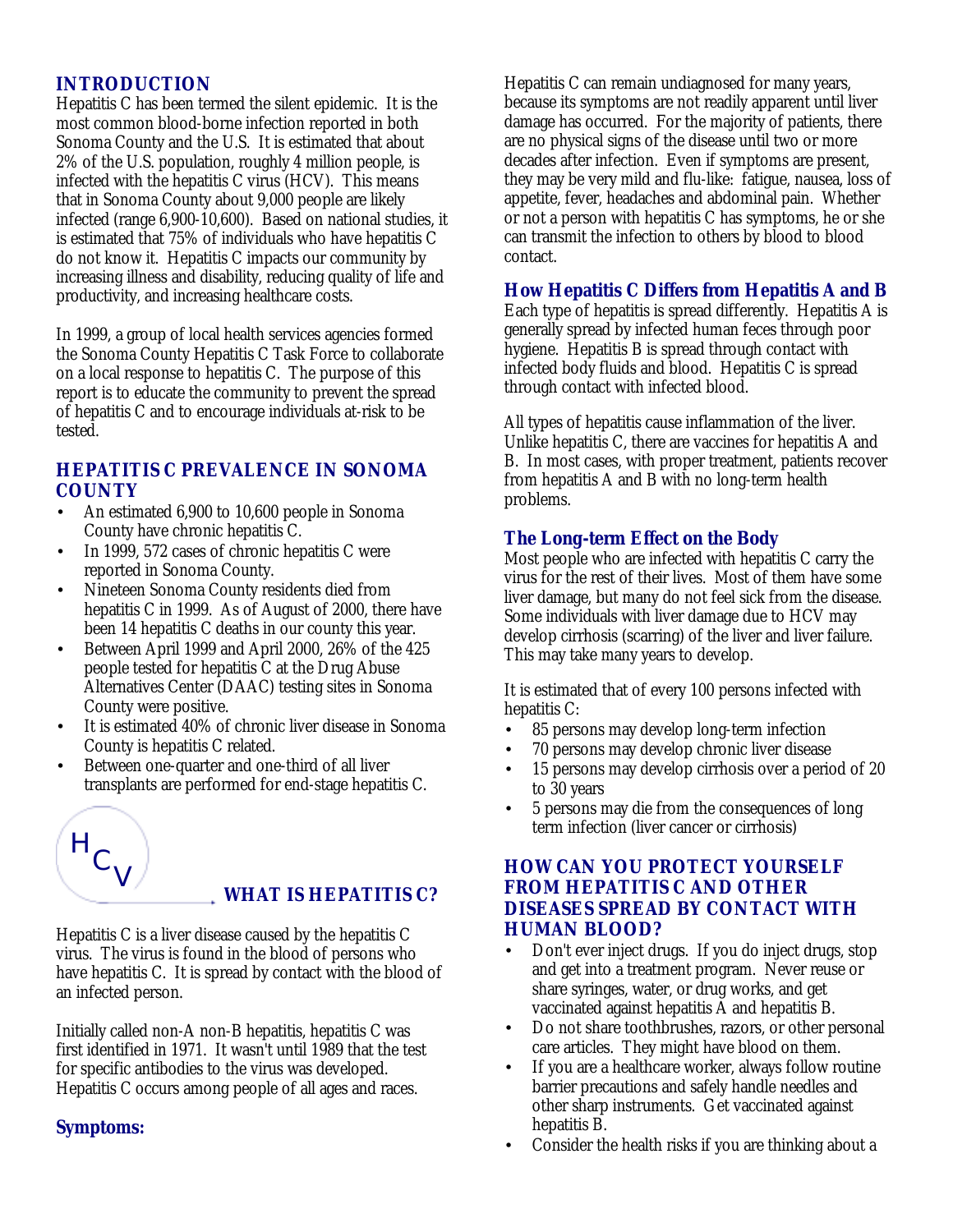tattoo or body piercing: You can get infected if:

- the tools that are used have someone else's blood on them.
- the artist or piercer doesn't follow good health practices such as washing hands and using disposable gloves.

There is NO vaccine for hepatitis C. Vaccines for hepatitis A and B do not provide immunity against hepatitis C. It will be difficult to develop a vaccine for hepatitis C, because there are various strains of the virus and it mutates.

**HCV is not spread by kissing, sneezing, hugging, coughing, food or water, sharing eating utensils or drinking glasses, or by other casual contact. Persons should not be excluded from work, school, play, child-care or other settings on the basis of their HCV infection status.**

# **WHO SHOULD BE TESTED FOR HEPATITIS C?**

Hepatitis C spreads by contact with an infected person's blood. You should get tested for HCV if you:

- have ever injected illegal drugs (even if only once or a few times many years ago)
- received a blood transfusion or solid organ transplant before July 1992
- were treated for clotting problems with a blood product made before 1987
- have ever been on long-term kidney dialysis
- were notified that you received blood from a donor who later tested positive for hepatitis C
- have signs or symptoms of liver disease (e.g., abnormal liver enzyme tests)
- are a healthcare worker who has been exposed to HCV positive blood on the job (e.g., needle sticks or splashes to the eye)
- were born to a mother with HCV infection

Some studies suggest inhalant use of illegal drugs may be a risk factor. In rare cases, hepatitis C can be spread by sex, but this does not occur very often. It is more likely to be spread through sexual activity with multiple partners where condoms are not used.

# **WHY TEST FOR HEPATITIS C?**

Early diagnosis is important so you can be:

- checked for liver disease.
- get treatment, if indicated.
- learn how you can protect your liver from further harm.
- learn how you can prevent spreading HCV to others.

# **WHERE CAN YOU BE TESTED FOR**

# **HEPATITIS C?**

If you think you may be at risk for hepatitis C, contact your physician's office or health care provider to discuss your concerns. Your health care provider will advise you if he or she thinks you should be tested.

If you do not have a physician or health care provider, you may call one of the following for information about how to get tested or for referrals to medical help:

#### *Sonoma County Department of Health Services*

Has staff available to answer fundamental questions about hepatitis C and to provide appropriate referrals. Staff is also available for educational presentations about hepatitis C for schools, health care or service providers, and other groups. (707) 565-4747 or 565- 5103

#### *Drug Abuse Alternatives Center*

Provides physician/medical clinic referrals. Also has an outreach program that distributes risk/education materials. (707) 544-3295

Testing for hepatitis C is also available at the following weekly drop-in hepatitis C testing clinics open to the general public:

• Drug Abuse Alternatives Center, 2403 Professional Dr., Suite 101, Santa Rosa.

> (707) 544-3295 for information. \$20 or sliding scale fee.

Mondays, Noon - 4 p.m.; Thursdays, 2 - 5 p.m. Mondays, 5:30 - 7:30 p.m. Bilingual Spanish clinic

• Casa Calmeca Spanish speaking clinic and HCV counseling, 857 Dutton Ave.

(707) 573-0117 or (707) 573-1590 for information. No fee. Wednesdays, 5:30 - 6:30 p.m.

#### **WHAT TO DO IF YOU TEST POSITIVE**

Discuss treatment options with your physician. Medical treatment is indicated for certain people with hepatitis C. If you do not have a physician, call the Sonoma County Health Services Dept., (707) 565-4747, or the Drug Abuse Alternatives Center, (707) 544-3295 for referral to a health care provider.

#### **IF YOU HAVE HCV, WHAT CAN YOU DO TO PROTECT YOUR LIVER?**

- Stop using alcohol.
- See your doctor regularly.
- Don't start any new medicines or use over-the-counter, herbal or other medicines without a physician's knowledge.



If you use drugs, talk with a drug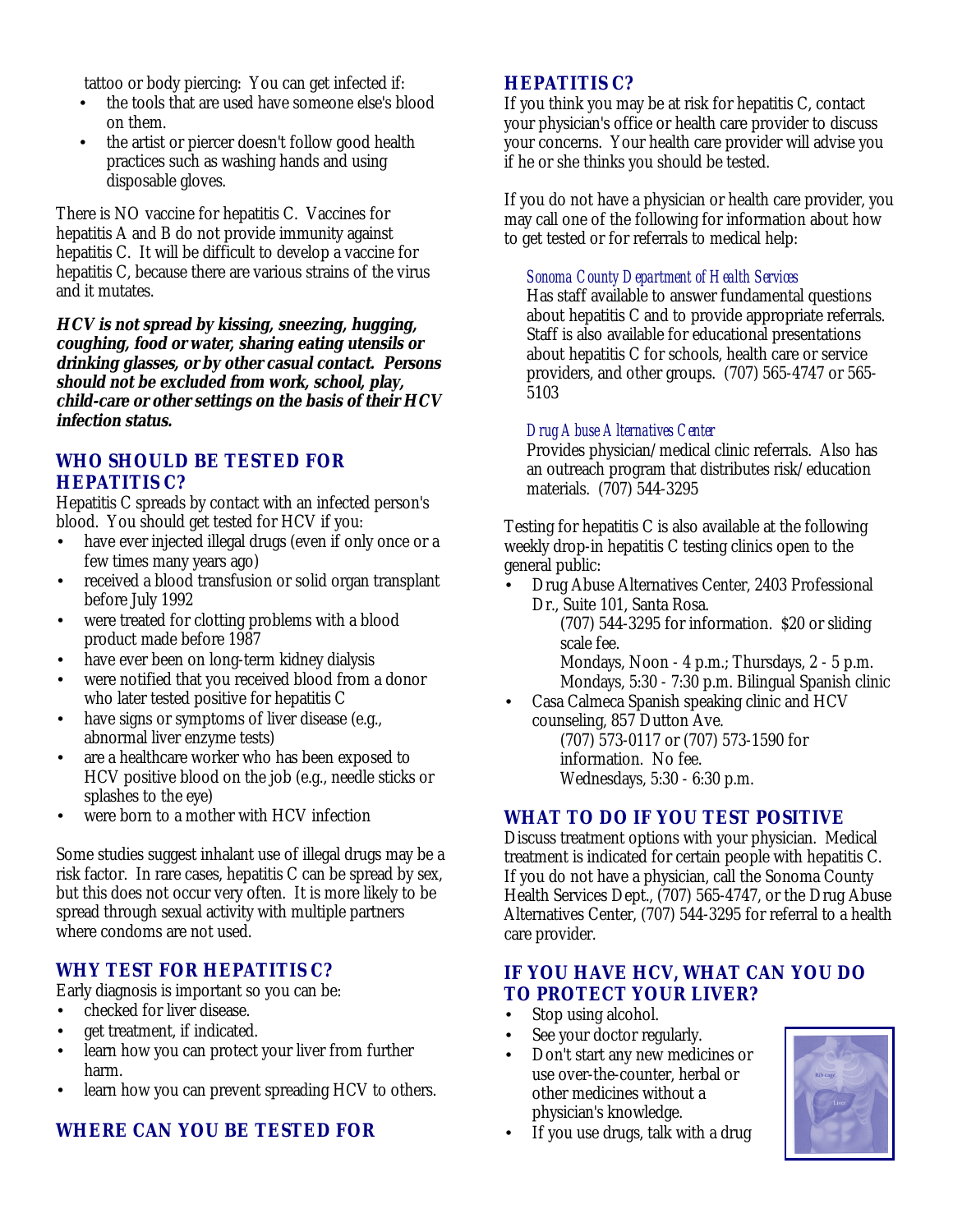treatment counselor.

- Become informed about hepatitis C.
- Consider vaccination against hepatitis A and B.

Involvement with a support group may help patients cope with hepatitis C.

# **IF YOU ARE INFECTED WITH HCV, HOW CAN YOU AVOID SPREADING IT TO OTHERS?**

- Do not donate blood, body organs, other tissue or semen.
- Do not share personal items that might have your blood on them, such as toothbrushes, dental appliances, nail-grooming equipment or razors.
- Cover your cuts and skin sores to keep from spreading HCV.

# **LOCAL RESOURCES FOR HEPATITIS C TREATMENT, EDUCATION AND EMOTIONAL SUPPORT**

#### *Sutter Medical Center of Santa Rosa Family Practice Center*

Available to Sutter Family Practice Center patients only, a full service hepatitis C clinic operates two Wednesday afternoons per month at 3320 Chanate Rd. Confirmatory hepatitis C screenings also available. Call (707) 576-4100 for an appointment.

#### *Kaiser Santa Rosa Services for Members*

Provides comprehensive care of hepatitis C patients with a medical team consisting of primary care physicians and gastroenterologists. Health educators and behavioral medicine providers assist with educating patients and helping them cope with the stress associated with receiving the diagnosis. Kaiser also has a hepatitis C hotline, (707) 571-3021, that provides recommendations on who should be tested, how to get tested, how you will receive your results, and directs members to the appropriate personnel for more information.

#### *Redwood Community Health Centers*

A consortium of health care centers dedicated to high quality, accessible and affordable health services. Most health centers accept: MediCal, Healthy Families, and other low cost and commercial insurance programs. Fees are based on the ability to pay. Spanish spoken at most health centers. Hepatitis C testing and referrals are available. Call for an appointment.

#### **Cloverdale:**

| <b>Copper Towers Family Medical Center</b>           | 894-4229 |
|------------------------------------------------------|----------|
| <b>Healdsburg:</b><br><b>Alliance Medical Center</b> | 433-5494 |
| <b>Guerneville:</b>                                  |          |

| Russian River Health Center              | 869-2849 |
|------------------------------------------|----------|
| <b>Occidental:</b>                       |          |
| Occidental Area Health Center            | 874-2444 |
| <b>Santa Rosa:</b>                       |          |
| Commonwoman's Health Project             | 578-1700 |
| Sonoma County Indian Health Project      | 544-4056 |
| <b>Southwest Community Health Center</b> | 547-2222 |
| <b>Sutter Family Practice Center</b>     | 576-4100 |
| Sonoma:                                  |          |
| Sonoma Valley Community Health Ctr       | 939-6070 |
| Petaluma:                                |          |
| Petaluma Health Center                   | 763-7005 |

#### *Northern California Center for Well-Being*

Provides health education classes taught by a registered nurse for individuals diagnosed with hepatitis C and their family members, caregivers and other support people. Topics include up-to-date information on the diagnosis, treatment, complications, transmission, self-care and lifestyle effects of hepatitis C. Sliding scale fee. (707) 575- 6043 for information.

#### *Drug Abuse Alternatives Center*

Has an informational "Next Steps" packet for individuals who test positive for hepatitis C. (707) 544-3295 for information.

#### *Redwood Health Library*

314 Western Ave., Petaluma. A comprehensive health library designed for the general public. Staffed by a professional medical librarian who can research information about hepatitis C. Hours, Tuesdays and Thursdays, 9:30 am - 4:00 pm, and Wednesdays, 1 - 8 pm (707) 778-9114 for information.

#### *American Liver Foundation*

Has written materials about hepatitis C. Call 1(888) 4HEP-ABC (443-7222) or 1(800) GOLIVER (405-4830).

#### **Support Groups**

Petaluma: Sponsored by the Petaluma Health Care District and the American Liver Foundation. Fourth Thursday of the month, 7:00 - 8:30 pm at 314 Western Ave. Free. Open to patients with hepatitis or other liver diseases. Facilitated by a hepatitis patient who had a liver transplant. (707) 778-9114 for information.

Santa Rosa: Sponsored by DAAC. Every Tuesday, 4:00 to 6:00 p.m., first time participants attend at 3:30 p.m., 2403 Professional Dr., Suite 103. Free. (707) 544-3295 for information.

#### **INTERNET WEB SITES**

**www.cdc.gov/ncidod/diseases/hepatitis/c www.niaid.nih.gov/informati[on/search.htm](http://www.cdc.gov/ncidod/diseases/) www.liverfoundation.org www.nlm.nih.gov/medlineplus/hepatitisc.html**